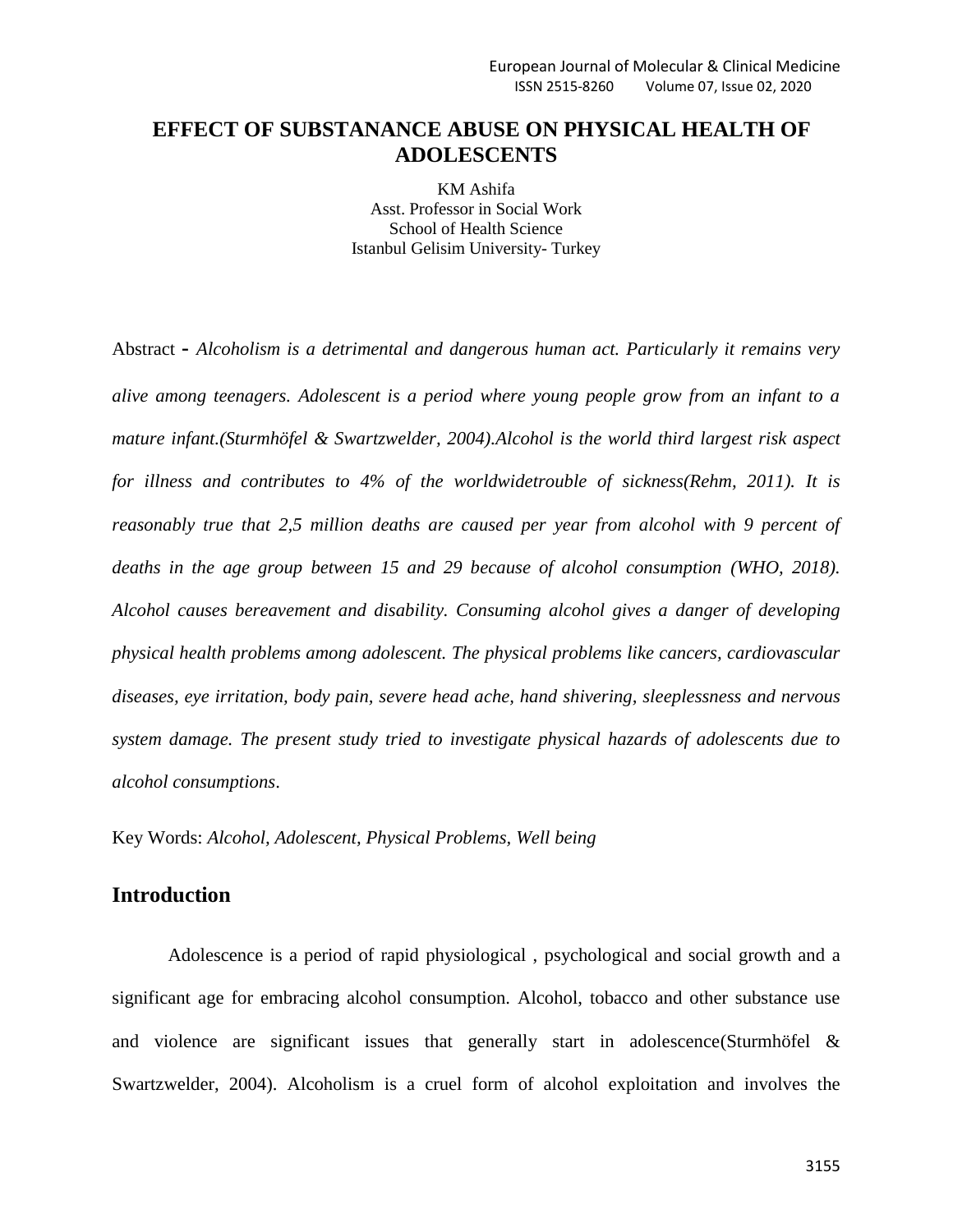incapability to handle drinking behaviour. It is generally referred as alcohol utilizes disorder. It is ordered as mild, moderate and severe. All type has a variety of symptoms and can root to injurious side problems(Rehm, 2011). Usually extreme use affects the function of the brain and causes patience, which means that more time is required to increase the amount of alcohol consumed to achieve the effect. Excessive long-term use of alcohol can result in reliance, which means when people stop drinking, there are physical signs like sleep disorders, tetchiness, nervousness, insecurity, impatience, annoyance, sweat, stomach ache and body pain(Corrao, Bagnardi, Zambon, & Vecchia, 2004).Alcohol-related behaviour in teenagers is influenced by intrapsychic factors, friends, attitudes of adults towards alcohol(McCarthy&et al, 2005)."It is the period between the onset of puberty and the assumption of adult roles, is a time of particular vulnerability to alcohol use and its consequences for a variety of developmental reasons, some specific to the individual and others related to the biological and behavioural changes produced by youth itself. It is a moment when the developing intellect may be particularly vulnerable to long-term negative effects from alcohol use" (Brown SA, & et al, 2002). It is consequently important to find out the physical problems by consuming alcohol.

#### **Review of Literature**

"The contribution of other risk factors to disease, such as tobacco use, low physical activity and overweight/obesity only emerged in mid-to-late adulthood. These findings suggest that public health strategies should focus on child and adolescent health, and that adolescent drinking should be given priority" (Gore *et al.*, 2011)."The adolescent brain undergoes profound neuro-developmental change, in turn influenced by genetic, environmental and sex hormonal factors" (Arain *et al.*, 2013). "Glutamatergic neurotransmission is predominant and the maturation of neural circuits facilitates social-emotional development" (Nelson *et al.*, 2005). "At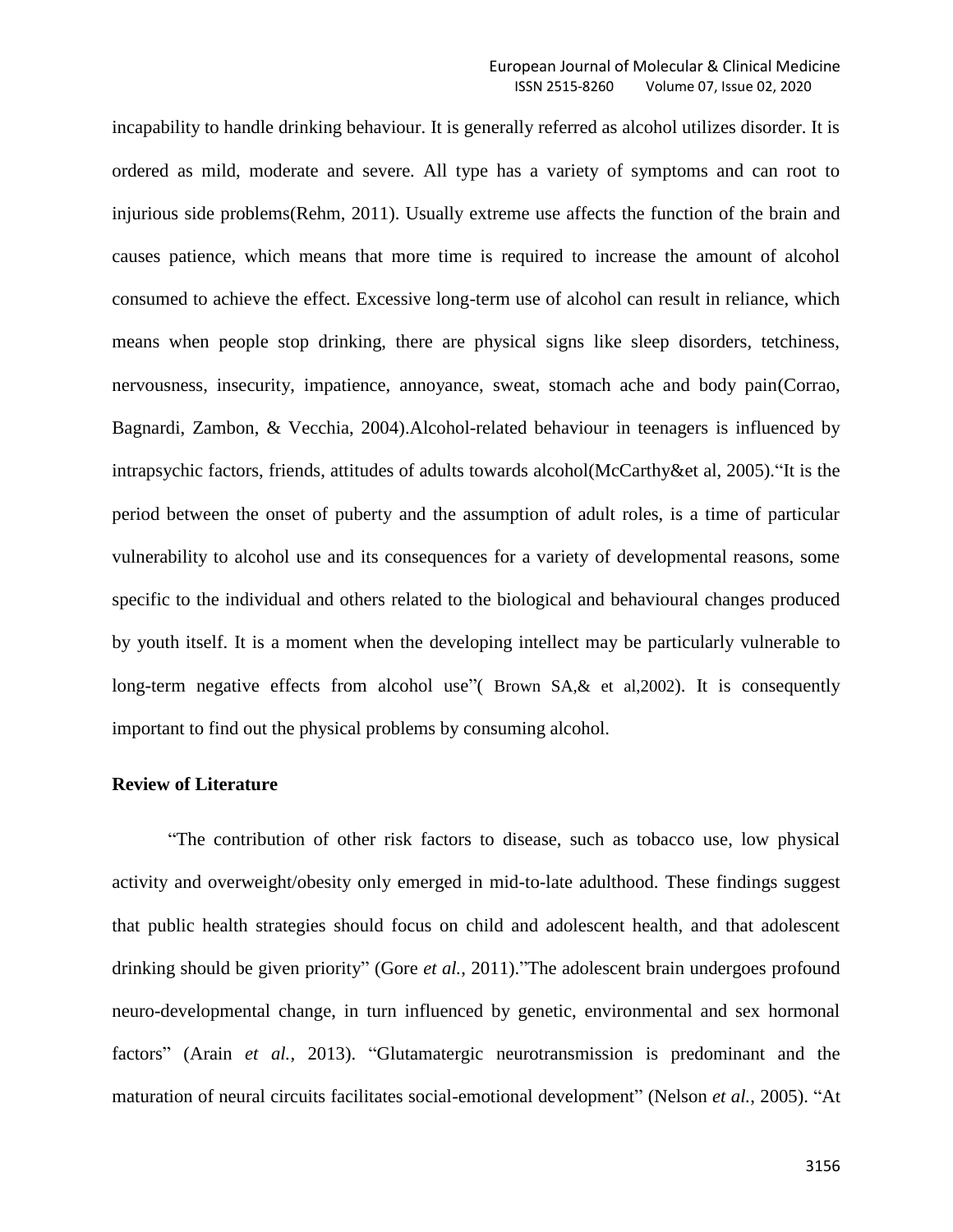the same time puberty manifests itself in outward bodily change.Adolescents with attention deficit hyperactivity disorder appear to have an increased risk of drug use disorders but the evidence for an association with AUDs is mixed" (Molina and Pelham, 2003). "Parental knowledge may confer a protective effect in relation to alcohol use in adolescents with ADHD" (Walther *et al.*, 2012)."Once all rats became adults, those who had been given alcohol during adolescence showed more impairment on a memory task than those who had been given alcohol only as adults" (White et al., 2000).

#### **Methodology**

The presentperiodthe majority of the adolescents are consuming alcohol at least once in their life time. This stage makes the individual to attempt and practice more things. In this stage most of the youngsters were involving themselves into many problems such as crime, substance abuse etc, in this case the adolescents were easily get addicted to alcohol. As underage consuming of alcohol makes the person to go through problems like stress, tension, frustration, anger etc. Though they have the problems they believe that alcohol gives extra comfortableness for their living. So the researcher wants to find out the problems faced by adolescent. In this paper, the researcher has discussed about how alcohol affects adolescent physical health, brain development etc, The study was conducted in Kumanthapuram, Sivagiri Taluk., Tamil Nadu India. Data was collected with the help of interview scheduleby using simple random sampling. collected data were analysed and interpreted with the support of SPSS.

#### **Result and Discussion**

Alcohol is a dangerous form of drinking disease which makes the person one who consumes alcohol to get attraction towards the taste. Consuming of alcohol makes the person to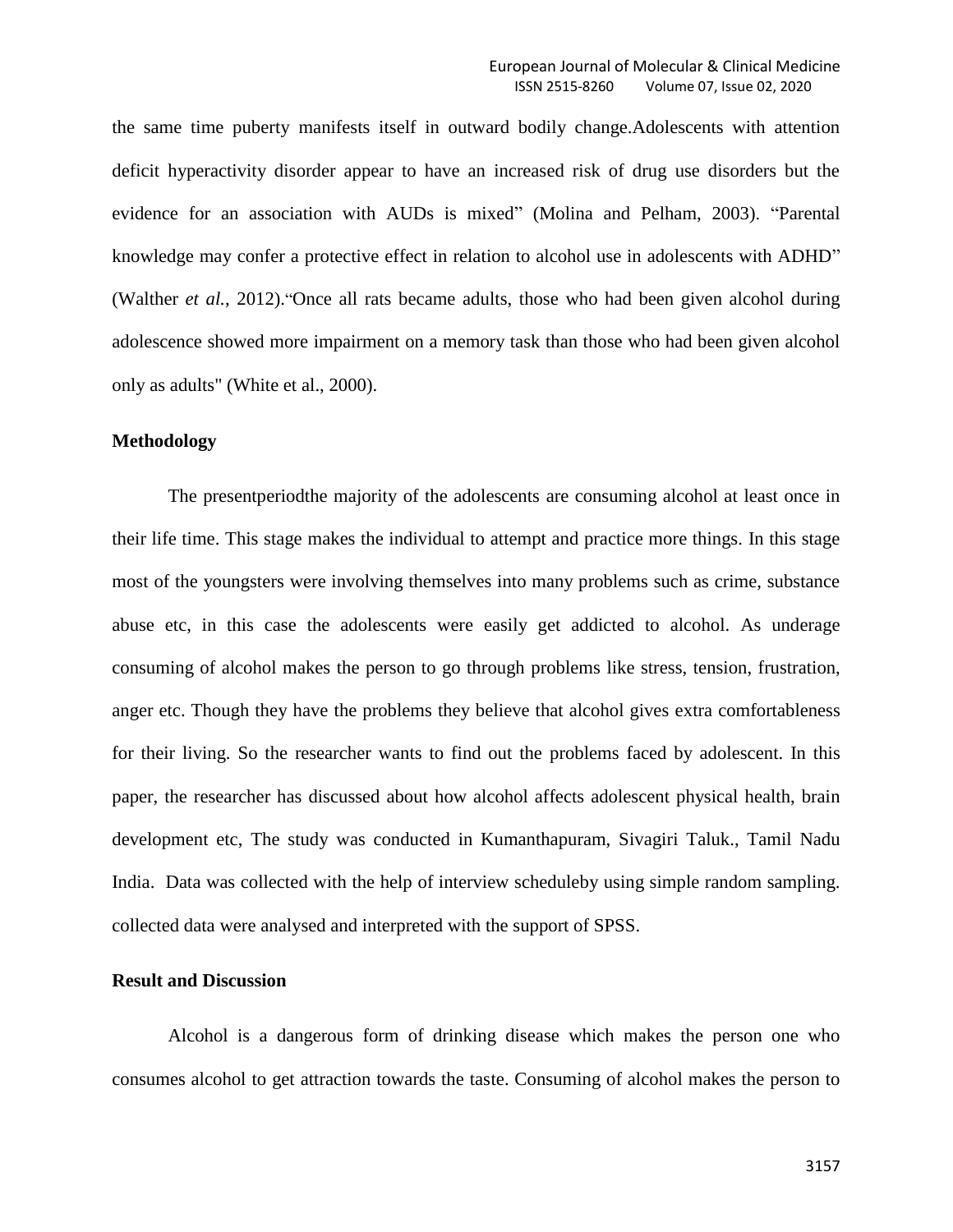experience happy at the moment and they believe that alcohol gives more pleasure, happiness and confident. At the same time the same alcohol will gives more physical problems such as blindness, cancer, liver problem, eye irritation, sleeplessness, tension, body shivering etc.The earlier alcohol use is initiated during childhood or adolescence, the larger the risk for a variety of unpleasant consequences.The study found that 57 percent of the respondents have secondary education and 43 percent of the respondents are having diploma , but 36.7 percent of the respondents were unemployed. The study revealed that, 76.7 percent of the respondents were easily involving fights while consuming alcohol and have feeling flushed after drinking alcohol. Majority (90 percent )of the respondents have muscular tension and 83.3 percent of them getting asleep much. 86.7 percent of the respondents cannot act quickly and 83.3 percent of the deaden the pain. The study evidenced with the response of 83.3 percent, they felt laziness and 43.3percent of them cannot think quicky. Most (86.7percent) of the respondents felt inefficient after alcohol consumption and 83.3percent of the respondents were get sick often. The study revealed with opinion of 60.0 percent, they are not getting adequate amount of sleep and they are having head ache (86.7 percent ); body pain ( 80.0 percent ) and eye irritation (43.3 percent). The study further revealed that, 63.8 percent of them have body shivering and 73.3 percent of them have restlessness. According to the opinion of 26.7 percent of the respondents felt obesity and 66.7 percent of the respondents having stomach ache often . only 6.7 percent of felt heart disease; 3.3 percent of them found early symptoms of cancer; 3.3 percent have blood pressure and 3.3 percent have liver disease.Habitual usage of alcohol leads to many problems. Peer consent is a powerful societal recompense for adolescents and is connected with far above the ground of self respect and social aptitude. Having associates who drink develops the possibility that adolescent persons will drink too.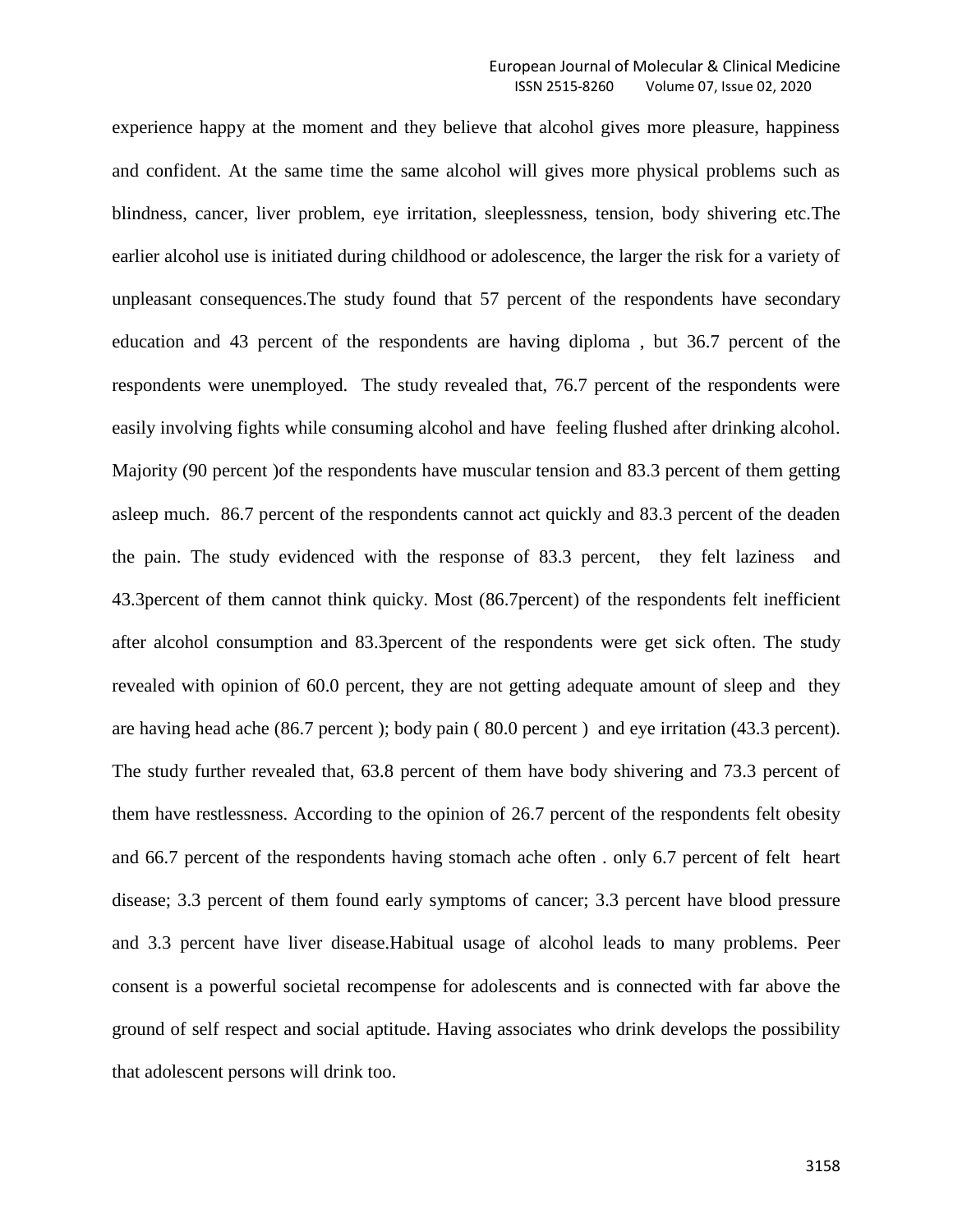### **Conclusion**

Adolescent persons are also influenced by their friends. Having elder friends and spending extra time with drinking friends are as to support excessive drinking. When they consume alcohol, they feel flushed and relaxed. In the early stage of consuming alcohol makes the youth to get acceptance from their peer circle. Most of the adolescents drink alcoholas social drink and they make their peers also to consume alcohol. This early addiction makes them to continue their process until they get dangerous problems like liver damage, shivering, head ache, trauma, obesity etc. From this study the researcher has found that adolescent has many physical problems due to alcoholism and the researcher also has given suggestions to improve his physical health. Such asthe respondents should reduce the practice of daily drinking and they should change their drinking habit as much as possible. They should slowly develop the habit of meditation and yoga, they should intake more nutritious food than fast foods, they should do exercise daily, they should develop self control and the researcher also has suggested the respondents do more physical activity and to perform sports activity.From this the researcher has concluded that if some of these suggestions are taken up by the youngsters they can lead a healthy as well wealthy life.

## **References**

- [1] Aarons, G. A., Brown, S. A. and Coe, M. T. (1999) Adolescent alcohol and drug abuse and health. *Journal of Adolescent Health,*24, 412–421.
- [2] Aloysius, Alice(2011),Efficacy of psychosocial education in alcohol related problems among college students.*Published PhD Thesis*. Shri Jagdishprasad Jhabarmal Tibarewala University,Jhunjhunu.
- [3] Arain M, Haque M, Johal L, et al.(2013). Maturation of the adolescent brain, *Neuropsychiatry Dis Treat* , 2013, 9;449- 61)
- [4] Ashifa K.M.(2019). Psychosocial Support Assessment among Women Police Force in India. *International Journal of Psychosocial Rehabilitation*, 23(3), 811-820. DOI : 10.37200/IJPR/V23I3/PR190369.
- [5] Ashifa KM (2019). Developmental Initiatives for Person with Disability : Appraisal on Village based Rehabilitation of Amar Seva Sangam. Indian Journal of Public Health Research & Development, 10(12): 1257-1261